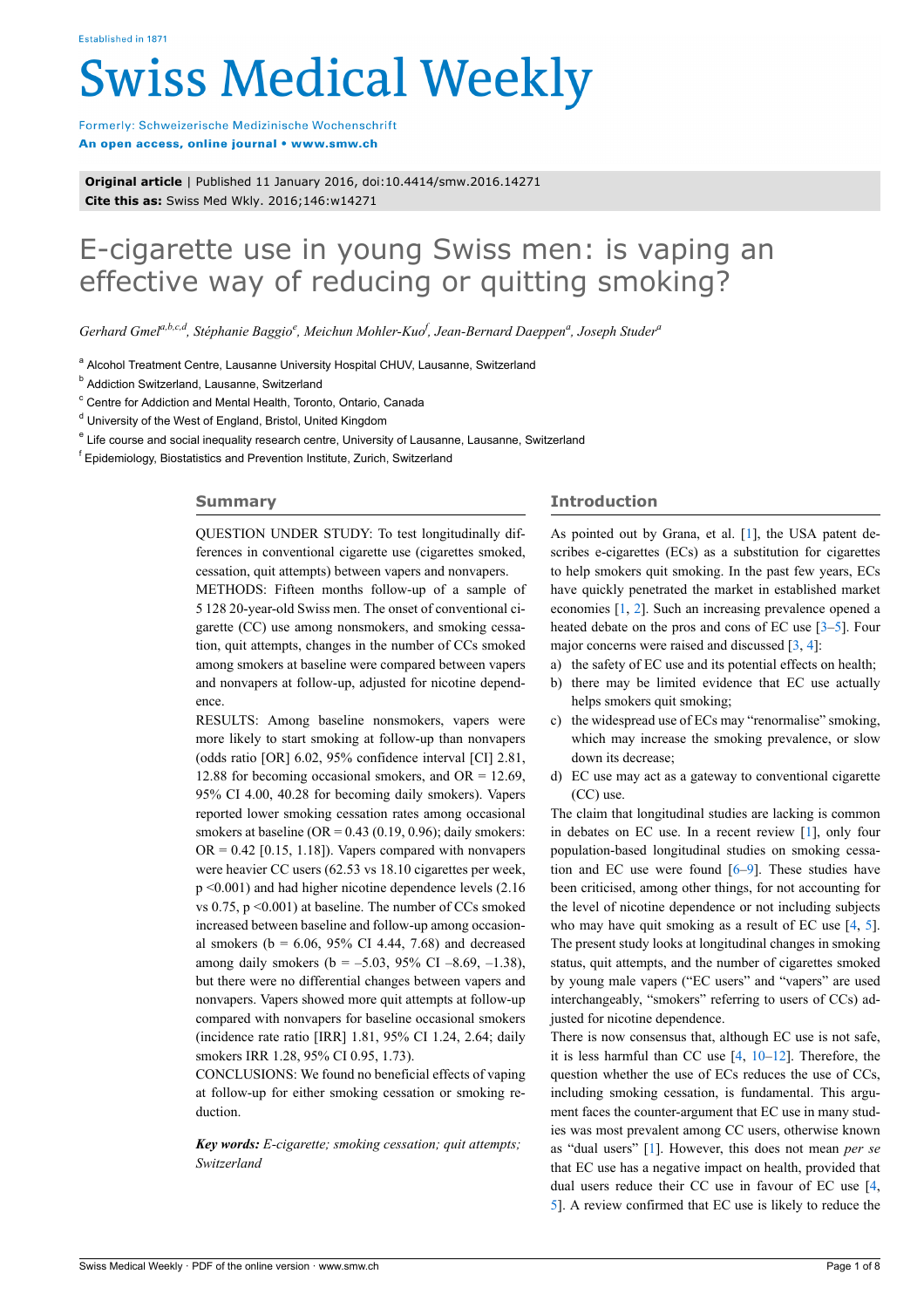number of CCs smoked, but that vapers are less likely to quit smoking than nonvapers [[1](#page-6-0)]. However, only reducing the number of smoked cigarettes may have little beneficial value for reducing toxicant exposure, because of compensatory smoking, e.g. by taking longer puffs or inhaling more deeply [[13\]](#page-7-8). The studies included in this review have been criticised for design issues [\[5\]](#page-7-2) and for not adjusting for nicotine dependence [[4](#page-7-3)]. A recent real-world experiment [\[2\]](#page-7-0) showed – adjusting for nicotine dependence – that EC use results in more quit attempts and continued abstinence than with nicotine replacement therapy products bought over the counter or without any aid. Another recent longitudinal study adjusting for nicotine dependence found a significant increase in the number of CCs smoked and a lower likelihood of quitting smoking among vapers compared with nonvapers [[14\]](#page-7-9). However, studies have also shown that EC use may be positively associated with attempts to quit smoking CCs [[15\]](#page-7-10). Hence, findings are still heterogeneous and more longitudinal studies are needed.

Another concern is that, because there is a growing awareness and an increase in the first use of ECs among young people [\[11\]](#page-7-11), EC use may lead to a renormalisation of CC use or act as a gateway into CC use. This view has been criticised for mainly three reasons: (a) EC use is still rare nowadays among young people, (b) smoking prevalence rates continue to decrease despite the increasing use of ECs in some countries, and (c) ECs are mainly used by current, mostly heavy CC users [[5](#page-7-2)]. This critique has been supported, amongst others, by a study in 10–16-year-olds in Wales [\[16](#page-7-12)], which showed that CC use became increasingly common, but that regular EC use was uncommon and mainly associated with current cigarette smoking as well as cannabis use. Nevertheless, other studies found that EC use increased, even among young nonsmokers, e.g. in the USA [\[17](#page-7-13)]. Moreover, strong increases in EC and CC use have been found among 15–19-year-olds in Poland [[18\]](#page-7-0), not reflecting the substitution of CCs for ECs.

The present study followed-up men aged 20 years at baseline over a period of around 15 months. It examined the following research questions:

- a) Is vaping compared with nonvaping associated with higher follow-up smoking rates among baseline nonsmokers?
- b) Is vaping compared with nonvaping associated with higher follow-up cessation rates among baseline smokers?
- c) Is vaping compared with nonvaping associated with fewer cigarettes used at follow-up among smokers?
- d) Is vaping compared with nonvaping among smokers associated with more attempts to quit smoking?

# **Methods**

#### **Study design and participants**

The data used in the present study are part of the Cohort Study on Substance Use Risk Factors (C-SURF). The research protocol (15/07) has been approved by the ethics committee for clinical research of Lausanne University Medical School. In Switzerland, the army recruitment procedure is mandatory for young males: all 20-year-old males

must report to one of the six Swiss army recruitment centres to determine their eligibility for military or civil service. Enrolment took place in three of six army recruitment centres, covering twenty-one of the twenty-six Swiss cantons. Although the tasks of informing and enrolling participants to the study took place in the army recruitment centres, the study was kept independent of the army. Because questionnaires were completed at home, participants were not influenced by army procedures when filling out questionnaires.

A total of 7556 participants gave written consent to participate and, among them, 5987 (79.2%) completed the baseline questionnaire between September 2010 and March 2012, and 6020 (79.7%) completed the follow-up questionnaire between March 2012 and April 2013. A total of 5,479 (91.5% of baseline respondents) completed both the baseline and follow-up questionnaires. As the standard method of assessment, online questionnaires were used, participants were provided via email with an individualised link to an online questionnaire, but participants could receive a paper and pencil version upon request. Missing values were listwise deleted. The final analytical sample comprised 5128 respondents (93.6% of respondents to baseline and follow-up). More information on the enrolment procedure as well as on nonparticipation has been described in previous studies [\[19](#page-7-1), [20](#page-7-14)]. In short, differences between nonconsenters, nonrespondents and respondents were commonly small and sometimes in different directions. For example, respondents more often consumed alcohol (93.7%) compared with the total population including nonrespondents and nonconsenters (92.6%). However, respondents were less often smokers (37.8%) and cannabis users (32.5%) compared with the total population (46.2% vs 34.3%).

#### **Measures**

#### *E-cigarette use*

At follow-up, participants were asked whether they had used ECs in the previous 12 months. The use of ECs differentiated between 12-month vapers and nonvapers.

#### *Conventional cigarette use*

At baseline and follow-up, participants were asked whether they had smoked cigarettes in the previous twelve months. Questions on the frequency of smoking and the number of cigarettes smoked on a typical smoking day were used to differentiate between 12-month cigarette nonsmokers, occasional (less than daily) smokers, daily smokers, and the weekly number of cigarettes smoked.

# *Number of attempts to stop smoking*

At follow-up, CC smokers were asked whether and how many times they had attempted to stop smoking. Possible responses were zero, one, two, three and four or more attempts. Quit attempts were defined as seriously trying to stop smoking and not smoking during several consecutive days.

#### *Nicotine dependence*

At baseline and follow-up, nicotine dependence was assessed with the Fagerström Test for Nicotine Dependence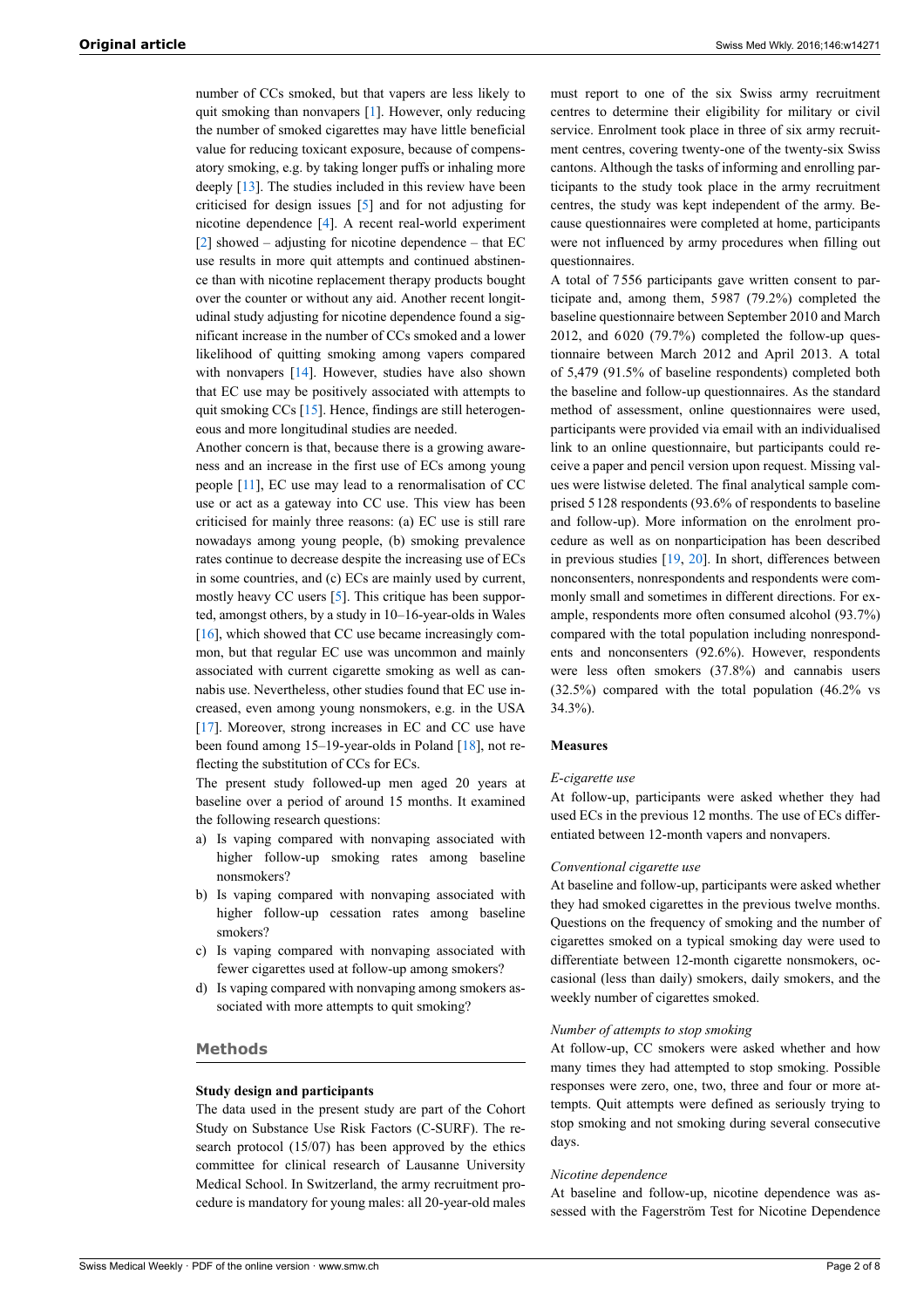[\[21](#page-7-15)]. The continuous score ranging from  $0 - \text{``no symptom}$ of dependence" – to  $10 -$  "high number of symptoms of nicotine dependence" – was used.

#### *Covariates*

Sociodemographic variables, including age and the highest completed level of education, were assessed at baseline and follow-up. The highest completed level of education consisted of three categories of schooling: primary schooling (9 years); vocational training (>9–12); post-secondary schooling (13 years or more, including high school, which can be only twelve years in some cantons). The linguistic region differentiated between French- and German-speaking participants.

#### **Statistical analyses**

Crude statistics to characterise vapers and nonvapers used  $\chi^2$ - and t-tests. Multinomial logistic regressions models, stratified by baseline cigarette smoking status (nonsmokers, occasional smokers, daily smokers) were conducted to test the associations between EC use and cigarette smoking status (non-smokers, occasional smokers, daily smokers) at follow-up. Three models were run: the unadjusted model 1 tested the bivariate associations of EC use, model 2 adjusted for baseline covariates, and model 3 examined the associations of EC use adjusting for baseline covariates and baseline nicotine dependence. A series of linear mixed models, stratified by baseline cigarette smoking status (non-smokers, occasional smokers, daily smokers), were conducted to test whether changes between baseline and follow-up in the weekly number of cigarettes smoked and whether nicotine dependence differed between vapers and nonvapers. Model 1 tested EC use (vapers vs nonvapers) as the between-subject factor, time of assessment (follow-up vs baseline) as the within-subject factor, and the interaction between EC use and time of assessment. Time of assessment tested changes among nonvapers and the interaction tested the difference in changes between nonvapers and vapers. Model 2 additionally adjusted for covariates, and model 3 additionally adjusted for nicotine dependence. The association between EC use and the number of quit attempts was tested using negative binomial regression models. The same three models as those specified for multinomial logistic regressions were used.

C-SURF was not designed to test particular hypotheses on EC use, but to enrol as many participants as possible over the course of a year to test a multitude of hypothesese about addictive behaviours [\[22](#page-7-16)]. Nevertheless, with regard to the sample size, we estimated that for a type 1 error of 5% and a power of 80%, 4221 participants would be needed to detect an odds ratio (OR) of 1.5. This OR corresponds to a small effect size [\[23](#page-7-17), [24](#page-7-18)] under the assumption that the response probability (e.g. for rare prevalence rates such as illicit drug use) is around 5%, and the independent variables of interest (e.g. EC use) is correlated with control variables (here age, highest achieved education, linguistic region) with an  $R^2 = 0.20$ . Thus, the sample size was more than sufficient to test small effect sizes given that the prevalence rates of the corresponding dependent variables (e.g., smoking status) were much higher. Pass 11 (NCSS, Kaysville, Utah, USA. [http://www.ncss.com\)](http://www.ncss.com), using the al-

gorithm described by Hsieh et al. [\[24](#page-7-18)], was used to calculate sample sizes.

#### **Results**

# **Descriptive characteristics of the total sample, vapers and nonvapers**

Descriptive characteristics of the total sample, vapers and nonvapers, are reported in table 1. The mean age of participants was 19.98 years at baseline and 21.31 years at follow-up. Vapers were significantly older than nonvapers by about 2–3 months.

The 12-month vaping prevalence at follow-up was 5.0% (254 vapers and 4874 nonvapers). Out of the 2825 baseline nonsmokers, only 32 were vapers at follow-up (1.1%). Vapers were most often daily smokers, whereas nonvapers were more often nonsmokers. CC use rates were significantly higher (by more than three times) among vapers than among nonvapers.

# **Association between e-cigarrette use and cigarette smoking status at follow-up**

Among baseline nonsmokers, those who were vapers at follow-up were more likely to initiate smoking (50.0%) and to become daily smokers (12.5%) by follow-up (table 2) than were baseline nonsmokers who were not vapers (13.1%; 367/2793 initiated smoking and 1.7% became daily smokers)). Among occasional baseline smokers, nonvapers became more often nonsmokers and less often daily smokers than vapers. Differences were smaller among daily baseline smokers. Nevertheless, 6.5% of nonvapers no longer smoked at follow-up, compared with 2.9% of vapers.

Multinomial regression models (table 3) revealed that among nonsmokers at baseline, vapers were 6 times more likely to be occasional smokers and over 12 times more likely to be daily smokers at follow-up (vs nonsmokers) than nonvapers. Among occasional baseline smokers, vapers (vs nonvapers) were less likely to be nonsmokers (OR 0.43; 95% confidence interval [CI] 0.19, 0.96) and about 2.3 times more likely to be daily smokers (vs occasional smoker) at follow-up. Among daily smokers at baseline, EC use was negatively associated with nonsmoking at follow-up, but the association did not reach significance. Findings from all three models (unadjusted, adjusted for covariates, adjusted for covariates and nicotine dependance) were substantially equivalent.

# **Change in weekly number of cigarettes smoked and nicotine dependence**

For the weekly number of cigarettes smoked and levels of nicotine dependence (table 4), mixed models were used only for occasional and daily smokers at baseline, since baseline nonsmokers by definition did not smoke and were not nicotine dependent. However, vapers among nonsmokers at baseline (table 2) smoked 10 times as many cigarettes at follow-up (mean 21.97 cigarettes per week) as nonvapers (mean 1.98 cigarettes per week, see table 2),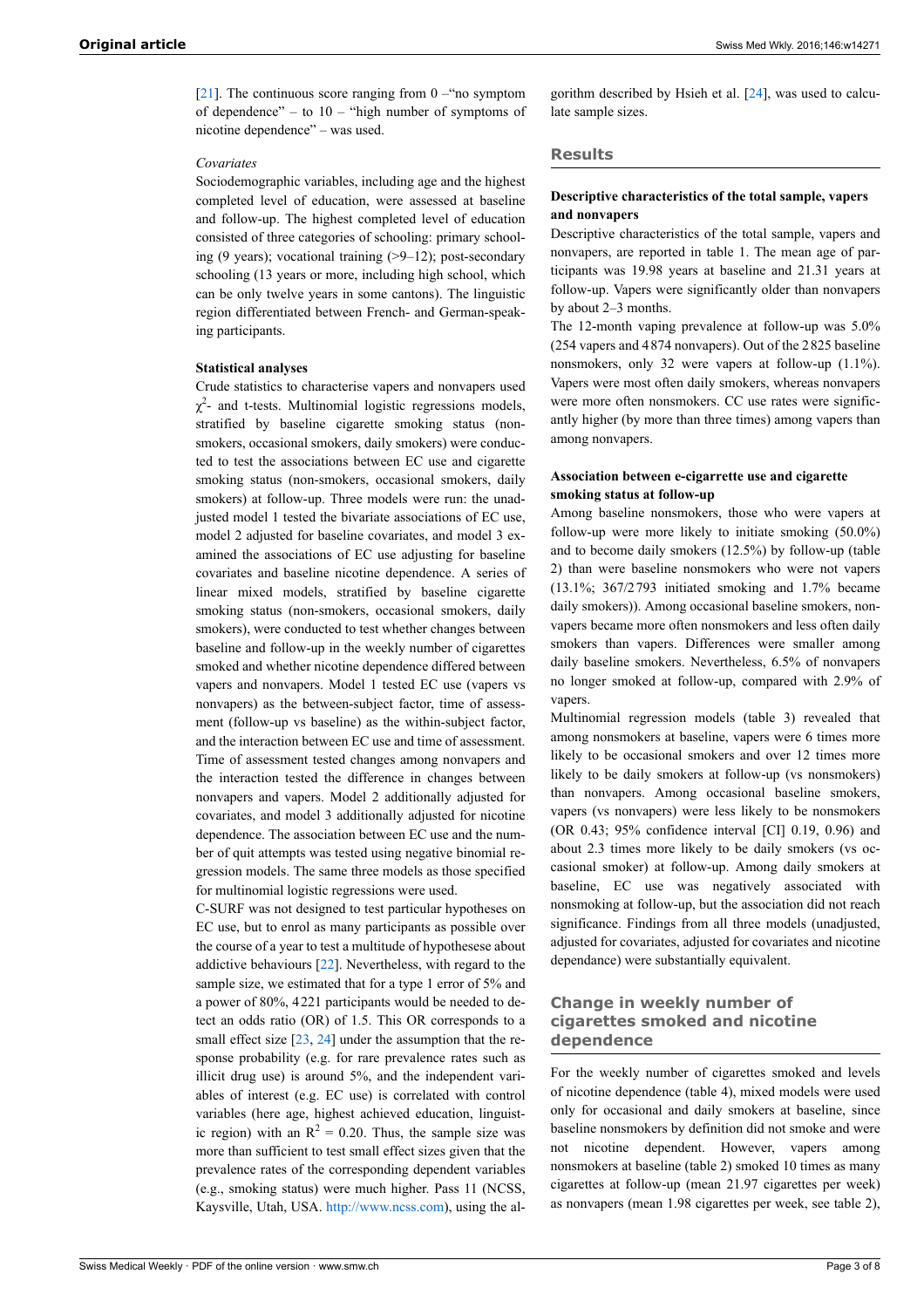$t(2823) = 7.10$ , p<0.001). Similarly, among nonsmokers at baseline, nicotine dependence scores at follow-up were higher for vapers than nonvapers,  $t(2823) = 9.15$ ,  $p < 0.001$ . Among baseline occasional smokers, the mixed model for EC use indicated that vapers smoked on average an estimated 9.88 more cigarettes (adjusted for control variables) at baseline than nonvapers (model 3:  $b = 9.88$ , 95% CI 6.37, 13.40); the coefficient "b" is the difference between those coded 1 (vapers) and those coded 0 (nonvapers), when time of assessment and the interaction are 0, which is the case for the baseline measurement. A significant effect of time of assessment indicated that nonvapers (coded

| Table 1: Descriptive characteristics at baseline and follow-up of the total sample and of vapers and nonvapers (measured at follow-up only), Switzerland 2010–2013. |              |                                                  |                                       |               |                                           |               |             |                                                   |       |                                       |       |                                           |       |             |
|---------------------------------------------------------------------------------------------------------------------------------------------------------------------|--------------|--------------------------------------------------|---------------------------------------|---------------|-------------------------------------------|---------------|-------------|---------------------------------------------------|-------|---------------------------------------|-------|-------------------------------------------|-------|-------------|
|                                                                                                                                                                     |              | Baseline measures of smoking and<br>demographics |                                       |               |                                           |               |             | Follow-up measures of smoking and<br>demographics |       |                                       |       |                                           |       |             |
|                                                                                                                                                                     | <b>Total</b> |                                                  | Vapers at<br>follow-up<br>$(n = 254)$ |               | Nonvapers at<br>follow-up<br>$(n = 4874)$ |               |             | <b>Total</b>                                      |       | Vapers at<br>follow-up<br>$(n = 254)$ |       | Nonvapers at<br>follow-up<br>$(n = 4874)$ |       |             |
|                                                                                                                                                                     | n            | %                                                | n                                     | $\frac{0}{0}$ | n                                         | $\frac{9}{6}$ | p-<br>value | n                                                 | $\%$  | n                                     | $\%$  | n                                         | $\%$  | p-<br>value |
| Smoking status                                                                                                                                                      |              |                                                  |                                       |               |                                           |               | < 0.001     |                                                   |       |                                       |       |                                           |       | < 0.001     |
| Nonsmoker                                                                                                                                                           | 2825         | 55.1                                             | 32                                    | 12.6          | 2793                                      | 57.3          |             | 2 7 8 3                                           | 54.3  | 27                                    | 10.6  | 2756                                      | 56.5  |             |
| Occasional smoker                                                                                                                                                   | 1348         | 26.3                                             | 82                                    | 32.3          | 1266                                      | 26.0          |             | 1 273                                             | 24.8  | 72                                    | 28.3  | 1201                                      | 24.6  |             |
| Daily smoker                                                                                                                                                        | 955          | 18.6                                             | 140                                   | 55.1          | 815                                       | 16.7          |             | 1 0 7 2                                           | 20.9  | 155                                   | 61.0  | 917                                       | 18.8  |             |
| Cigarette use                                                                                                                                                       |              |                                                  |                                       |               |                                           |               |             |                                                   |       |                                       |       |                                           |       |             |
| Weekly number of cigarettes (M, SD)                                                                                                                                 | 20.31        | 43.01                                            | 62.53                                 | 57.26         | 18.10                                     | 40.97         | < 0.001     | 22.29                                             | 44.03 | 65.68                                 | 58.43 | 20.02                                     | 41.94 | < 0.001     |
| Nicotine dependence (M, SD)                                                                                                                                         | 0.82         | 1.63                                             | 2.16                                  | 2.21          | 0.75                                      | 1.57          | < 0.001     | 0.87                                              | 1.64  | 2.39                                  | 2.20  | 0.79                                      | 1.57  | < 0.001     |
| Number of quit attempts (M, SD)                                                                                                                                     | -            |                                                  | -                                     |               | -                                         |               |             | 0.19                                              | 0.59  | 0.54                                  | 0.89  | 0.18                                      | 0.56  | < 0.001     |
| Sociodemographics                                                                                                                                                   |              |                                                  |                                       |               |                                           |               |             |                                                   |       |                                       |       |                                           |       |             |
| Age (M, SD)                                                                                                                                                         | 19.98        | 1.22                                             | 20.15                                 | 1.47          | 19.97                                     | 1.21          | 0.026       | 21.31                                             | 1.27  | 21.55                                 | 1.59  | 21.30                                     | 1.25  | 0.002       |
| Education                                                                                                                                                           |              |                                                  |                                       |               |                                           |               | 0.068       |                                                   |       |                                       |       |                                           |       | < 0.001     |
| Primary                                                                                                                                                             | 2495         | 48.7                                             | 128                                   | 50.4          | 2367                                      | 48.6          |             | 379                                               | 7.4   | 23                                    | 9.1   | 356                                       | 7.3   |             |
| Secondary                                                                                                                                                           | 1475         | 28.8                                             | 83                                    | 32.7          | 1392                                      | 28.6          |             | 2 3 4 2                                           | 45.7  | 148                                   | 58.3  | 2 1 9 4                                   | 45.0  |             |
| Tertiary                                                                                                                                                            | 1158         | 22.6                                             | 43                                    | 16.9          | 1115                                      | 22.9          |             | 2 4 0 7                                           | 46.9  | 83                                    | 32.7  | 2 3 2 4                                   | 47.7  |             |
| Linguistic region                                                                                                                                                   |              |                                                  |                                       |               |                                           |               |             |                                                   |       |                                       |       |                                           |       |             |
| French-speaking                                                                                                                                                     | 2857         | 55.7                                             | 127                                   | 50.0          | 2730                                      | 56.0          | 0.060       |                                                   |       |                                       |       |                                           |       |             |
| $M =$ mean; SD = standard deviation                                                                                                                                 |              |                                                  |                                       |               |                                           |               |             |                                                   |       |                                       |       |                                           |       |             |

**Table 2:** Smoking characteristics at baseline and follow-up of vapers and nonvapers (measured at follow-up only) as a function of cigarette smoking status at baseline, Switzerland 2010–2013.

|                                      | Vapers at follow-up      |                          |                |                   | Nonvapers at follow-up   |                          |       |                   |  |
|--------------------------------------|--------------------------|--------------------------|----------------|-------------------|--------------------------|--------------------------|-------|-------------------|--|
|                                      |                          | <b>Smoking baseline</b>  |                | Smoking follow-up |                          | <b>Smoking baseline</b>  |       | Smoking follow-up |  |
|                                      | measures                 |                          | measures       |                   |                          | measures                 |       | measures          |  |
| Smoking status at baseline           | M/n                      | SD/%                     | M/n            | <b>SD/%</b>       | M/n                      | <b>SD/%</b>              | M/n   | <b>SD/%</b>       |  |
| Nonsmoker at baseline                | $n = 32$                 |                          |                |                   | $n = 2793$               |                          |       |                   |  |
| Smoking status at follow-up          |                          |                          |                |                   |                          |                          |       |                   |  |
| Nonsmoker (n, %)                     |                          | $\overline{\phantom{0}}$ | 16             | 50.0              | $\overline{a}$           |                          | 2426  | 86.9              |  |
| Occasional smoker (n, %)             | -                        | -                        | 12             | 37.5              | $\overline{\phantom{0}}$ |                          | 320   | 11.5              |  |
| Daily smoker (n, %)                  | $\overline{\phantom{0}}$ | ╾                        | 4              | 12.5              | $\overline{\phantom{0}}$ |                          | 47    | 1.7               |  |
| Weekly number of cigarettes (M, SD)  | $\overline{\phantom{0}}$ | ╾                        | 21.97          | 65.89             | $\overline{\phantom{0}}$ |                          | 1.98  | 14.34             |  |
| Nicotine dependence (M, SD)          | $\overline{\phantom{0}}$ | $\overline{\phantom{0}}$ | 1.44           | 2.26              | $\overline{\phantom{0}}$ | $\overline{\phantom{0}}$ | 0.21  | 0.72              |  |
| Number of quit attempts (M, SD)      |                          |                          | 0.09           | 0.39              |                          |                          | 0.03  | 0.22              |  |
| Occasional smoker at baseline        | $n = 82$                 |                          |                |                   | $n = 1266$               |                          |       |                   |  |
| Smoking status at follow-up          |                          |                          |                |                   |                          |                          |       |                   |  |
| Nonsmoker (n, %)                     |                          | -                        | $\overline{7}$ | 8.5               | $\overline{\phantom{0}}$ |                          | 277   | 21.9              |  |
| Occasional smoker (n, %)             |                          | $\overline{\phantom{0}}$ | 47             | 57.3              | —                        |                          | 804   | 63.5              |  |
| Daily smoker (n, %)                  |                          |                          | 28             | 34.1              | $\overline{\phantom{0}}$ |                          | 185   | 14.6              |  |
| Weekly number of cigarettes (M, SD)  | 21.89                    | 28.73                    | 28.96          | 34.29             | 8.82                     | 16.94                    | 16.23 | 29.52             |  |
| Nicotine dependence (M, SD)          | 0.77                     | 1.34                     | 0.82           | 1.26              | 0.51                     | 0.98                     | 0.61  | 1.17              |  |
| Number of quit attempts (M, SD)      | <u>.</u>                 | $\overline{\phantom{0}}$ | 0.59           | 0.94              | $\overline{\phantom{0}}$ | $\overline{\phantom{0}}$ | 0.30  | 0.75              |  |
| Daily smoker at baseline             | $n = 140$                |                          |                |                   | $n = 815$                |                          |       |                   |  |
| Smoking status at follow-up          |                          |                          |                |                   |                          |                          |       |                   |  |
| Nonsmoker (n, %)                     | -                        |                          | 4              | 2.9               | $\overline{a}$           | $\overline{\phantom{0}}$ | 53    | 6.5               |  |
| Occasional smoker (n, %)             |                          |                          | 13             | 9.3               | $\overline{\phantom{0}}$ |                          | 77    | 9.4               |  |
| Daily smoker (n, %)                  |                          |                          | 123            | 87.9              | $\overline{\phantom{0}}$ |                          | 685   | 84.0              |  |
| Weekly number of cigarettes (M, SD)  | 100.70                   | 46.29                    | 97.24          | 48.12             | 94.61                    | 49.85                    | 87.83 | 52.24             |  |
| Nicotine dependence (M, SD)          | 3.46                     | 1.98                     | 3.53           | 1.95              | 3.31                     | 2.03                     | 3.07  | 2.10              |  |
| Number of quit attempts (M, SD)      |                          |                          | 0.61           | 0.92              | —                        |                          | 0.48  | 0.81              |  |
| $M = mean$ ; SD = standard deviation |                          |                          |                |                   |                          |                          |       |                   |  |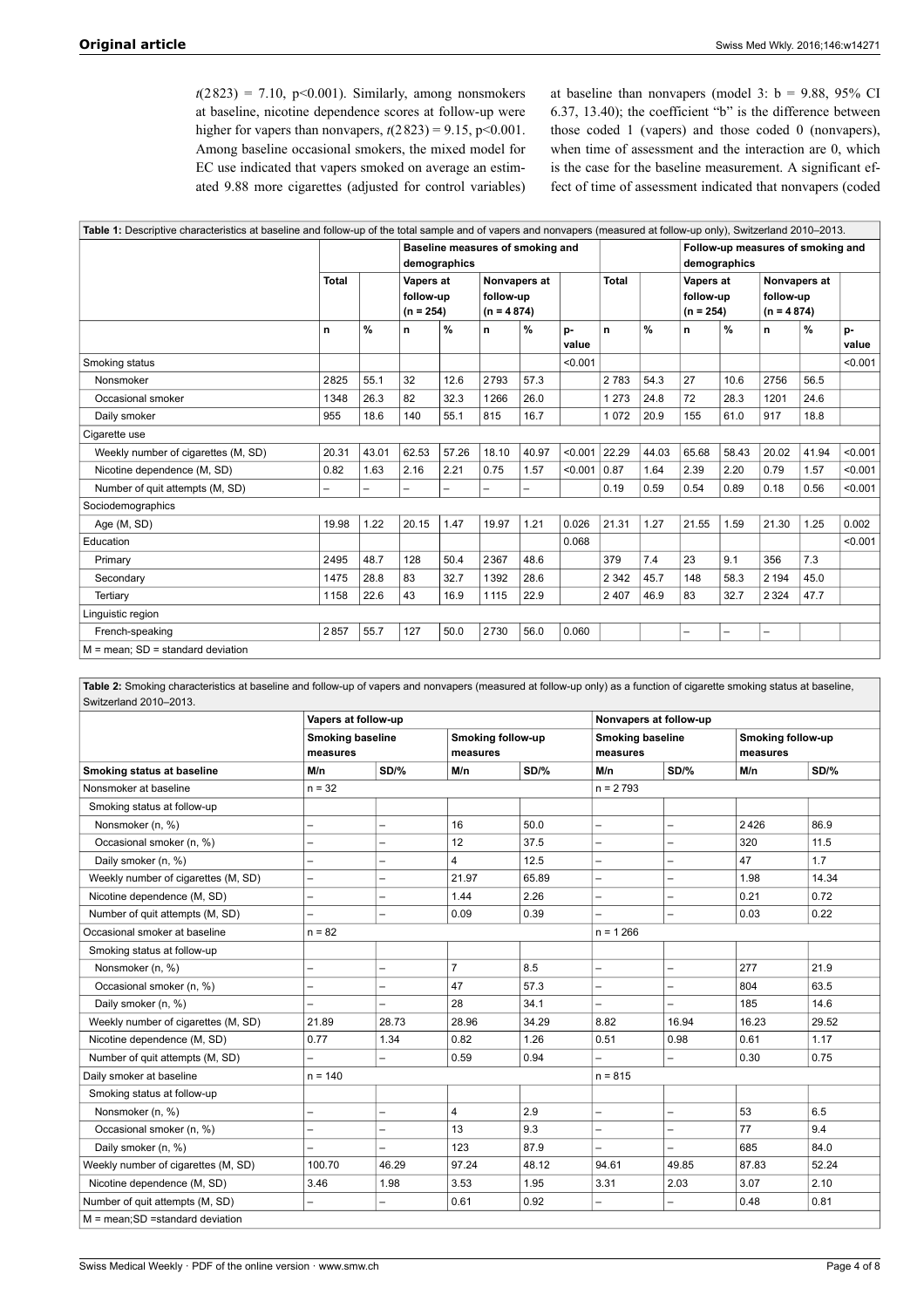0) smoked an estimated 6.06 more cigarettes at follow-up than at baseline (model 3:  $b = 6.06$ , 95% CI 4.44, 7.68); "b" indicates the change from baseline (coded 0) to follow-up (coded 1), when EC use and the interaction are 0 which is the case for nonvapers. The time of assessment by EC use interaction did not reach significance, indicating that the changes between follow-up and baseline assessments did not statistically differ between vapers and nonvapers.

Among baseline daily smokers, the effect of EC use was not significant. Nonvapers smoked fewer cigarettes at follow-up than at baseline (model 3:  $b = -5.03$ , 95% CI  $-8.69, -1.38$ ). The time of assessment by EC use interaction did not reach significance, indicating, together with the nonsignificant effect of EC use, no evidence for a difference between vapers and nonvapers in the number of cigarettes smoked at baseline and changes in the number of cigarettes smoked to follow-up.

With regard to nicotine dependence (model 2) among baseline occasional smokers, vapers reported higher levels (on average a difference of 0.24 points on the Fagerström Test for Nicotine Dependence, adjusted for covariates) of nicotine dependence than nonvapers ( $b = 0.24$ , 95% CI 0.02, 0.46), nicotine dependence increased significantly among nonvapers ( $b = 0.12$ , 95% CI 0.02, 0.21) and there was no difference between nonvapers and vapers (nonsignificant interaction EC use by time of assessment).

No significant difference in nicotine dependence was found between vapers and nonvapers among baseline daily smokers (effect of EC use). Nicotine dependence changed in unadjusted analysis (model 1) between baseline and follow-up among baseline daily smokers (time of assessment), but the change did not survive after adjusting for covariates. Moreover, even in the unadjusted analysis, no significant difference in change was found between vapers and nonvapers (interaction).

# **Association between e-cigarette use and number of attempts to stop smoking**

Negative binomial regression models of the number of attempts to stop smoking on the use of EC (table 5) showed that vapers reported significantly more attempts than non-

vapers among baseline occasional smokers (model 3, incidence rate ratio [IRR] 1.81, 95% CI 1.24, 2.64). Among baseline daily smokers, the association was not significant (IRR 1.28, 95% CI 0.95, 1.73). Unadjusted models and models adjusting for demographics only produced substantially equivalent results.

# **Discussion**

To our knowledge, the present study is one of the rare longitudinal studies on smoking patterns among EC users in early adulthood. The 5.0% prevalence of past 12-month vaping was relatively low, compared with around 45% of CC use. Vapers were more likely to be smokers and particularly heavy smokers, as has been shown in many studies (see  $[1]$  $[1]$  $[1]$  for review). EC users in the present study showed higher nicotine dependence scores and smoked more cigarettes, so they did have other smoking patterns than nonvapers, a dimension often neglected in other studies. The finding of the present study that vapers have more smoking quit attempts than nonvapers supported the finding of other studies that ECs are used as an aid to quit smoking  $[6, 25]$  $[6, 25]$  $[6, 25]$  $[6, 25]$ . However, even adjusting for nicotine dependence, vapers were less likely to quit smoking than nonvapers.

Before further discussing the findings of the present study, one main caveat has to be mentioned. We measured EC use at follow-up only, a design that is common in the literature, but that has been criticised [\[5\]](#page-7-2). Thus, we do not know whether vapers actually became vapers between baseline and follow-up or were vapers already at baseline. Theoretically, it may also be that some former smokers at baseline have stopped smoking already at baseline by using ECs. Unfortunately, there are no data currently available about the increase of vaping in Switzerland. Anecdotal evidence from the market leader in EC sales or from incidental poisoning of little children with EC liquids in Switzerland suggests that, whereas EC use was almost nonexistent in 2010, it increased strongly thereafter. This suggests that the large majority of vapers in the present study started to use ECs after baseline assessment. Nevertheless, we cannot claim, for example, that EC use initiated CC use or led to an in-

|                                                      |                                     |                        |                        |                        |                        | Table 3: Results of multinomial regression models of cigarette smoking status at follow up on e-cigarette use (measured at follow-up only), stratified by cigarette smoking |                        |                        |                        |  |
|------------------------------------------------------|-------------------------------------|------------------------|------------------------|------------------------|------------------------|-----------------------------------------------------------------------------------------------------------------------------------------------------------------------------|------------------------|------------------------|------------------------|--|
|                                                      | at baseline, Switzerland 2010-2013. |                        |                        |                        |                        |                                                                                                                                                                             |                        |                        |                        |  |
|                                                      | Smoking status at follow-up         |                        |                        |                        |                        |                                                                                                                                                                             |                        |                        |                        |  |
|                                                      | Model 1                             |                        |                        | Model 2                |                        |                                                                                                                                                                             | Model 3                |                        |                        |  |
|                                                      | <b>Nonsmoker</b>                    | Occasional<br>smoker   | Daily smoker           | <b>Nonsmoker</b>       | Occasional<br>smoker   | Daily smoker                                                                                                                                                                | <b>Nonsmoker</b>       | Occasional<br>smoker   | Daily smoker           |  |
|                                                      | Odds ratio<br>(95% CI)              | Odds ratio<br>(95% CI) | Odds ratio<br>(95% CI) | Odds ratio<br>(95% CI) | Odds ratio<br>(95% CI) | Odds ratio<br>(95% CI)                                                                                                                                                      | Odds ratio<br>(95% CI) | Odds ratio<br>(95% CI) | Odds ratio<br>(95% CI) |  |
| Nonsmoker at baseline                                |                                     |                        |                        |                        |                        |                                                                                                                                                                             |                        |                        |                        |  |
| E-cigarette use $ $                                  | ref.                                | 5.69                   | 12.90                  | ref.                   | 5.92                   | 11.38                                                                                                                                                                       | ref.                   | 6.02                   | 12.69                  |  |
|                                                      |                                     | (2.67, 12.13)          | (4.16, 40.07)          |                        | (2.76, 12.66)          | (3.61, 35.89)                                                                                                                                                               |                        | (2.81, 12.88)          | (4.00, 40.28)          |  |
| Occasional smoker at baseline                        |                                     |                        |                        |                        |                        |                                                                                                                                                                             |                        |                        |                        |  |
| E-cigarette use                                      | 0.43                                | ref.                   | 2.59                   | 0.43                   | ref.                   | 2.47                                                                                                                                                                        | 0.43                   | ref.                   | 2.31                   |  |
|                                                      | (0.19, 0.97)                        |                        | (1.58, 4.24)           | (0.19, 0.97)           |                        | (1.50, 4.07)                                                                                                                                                                | (0.19, 0.96)           |                        | (1.38, 3.86)           |  |
| Daily smoker at baseline                             |                                     |                        |                        |                        |                        |                                                                                                                                                                             |                        |                        |                        |  |
| E-cigarette use                                      | 0.42                                | 0.94                   | ref.                   | 0.42                   | 0.92                   | ref.                                                                                                                                                                        | 0.42                   | 0.99                   | ref.                   |  |
|                                                      | (0.15, 1.18)                        | (0.51, 1.74)           |                        | (0.15, 1.17)           | (0.52, 1.71)           |                                                                                                                                                                             | (0.15, 1.18)           | (0.52, 1.86)           |                        |  |
| CI = confidence interval<br>Model $1 = e$ -cigarette |                                     |                        |                        |                        |                        |                                                                                                                                                                             |                        |                        |                        |  |
|                                                      |                                     |                        |                        |                        |                        |                                                                                                                                                                             |                        |                        |                        |  |

Model 2 = model 1 adjusted for age, highest achieved education, linguistic region

Model 3 = model 2 adjusted for nicotine dependence.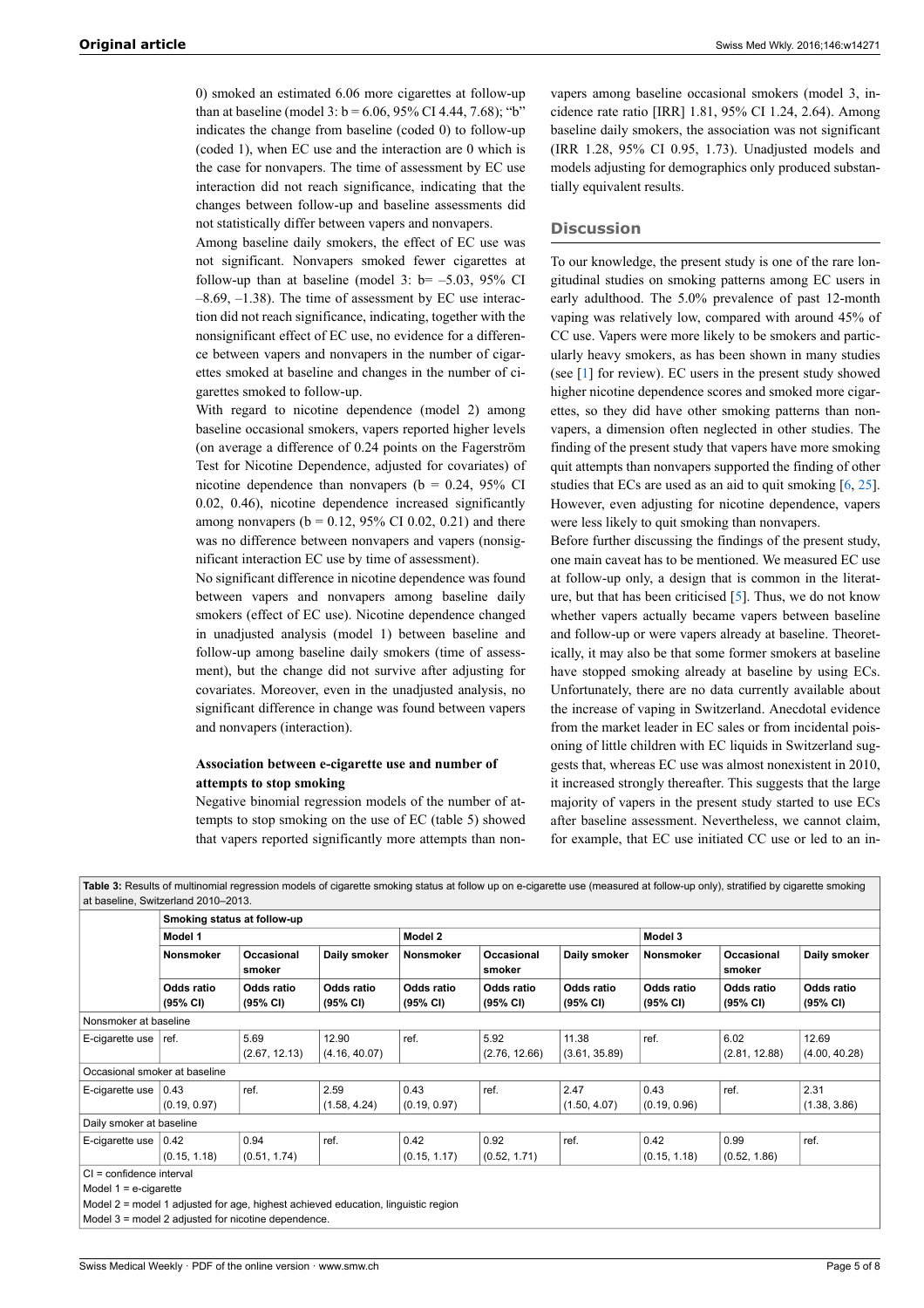| Table 4: Results of mixed models for weekly number of cigarettes and nicotine dependence, Switzerland 2010-2013. |         |                 |         |                 |         |                          |
|------------------------------------------------------------------------------------------------------------------|---------|-----------------|---------|-----------------|---------|--------------------------|
|                                                                                                                  | Model 1 |                 |         |                 | Model 3 |                          |
|                                                                                                                  | b       | 95% CI          | b       | 95% CI          | b       | 95% CI                   |
| Weekly number of cigarettes                                                                                      |         |                 |         |                 |         |                          |
| Occasional smoker at baseline                                                                                    |         |                 |         |                 |         |                          |
| E-cigarette use                                                                                                  | 13.00   | 9.02, 16.97     | 12.55   | 8.59, 16.50     | 9.88    | 6.37, 13.40              |
| Time of assessment                                                                                               | 7.41    | 5.97, 8.86      | 7.09    | 5.22, 8.97      | 6.06    | 4.44, 7.68               |
| E-cigarette use by assessment                                                                                    | $-0.30$ | $-6.16, 5.56$   | $-0.77$ | $-6.63.5.09$    | 0.11    | $-4.87, 5.10$            |
| Daily smoker at baseline                                                                                         |         |                 |         |                 |         |                          |
| E-cigarette use                                                                                                  | 6.09    | $-2.76, 14.94$  | 6.22    | $-2.58, 15.03$  | 3.31    | $-2.94, 9.57$            |
| Time of assessment                                                                                               | $-6.79$ | $-10.20, -3.39$ | $-8.02$ | $-12.90, -3.13$ | $-5.03$ | $-8.69, -1.38$           |
| E-cigarette use by assessment                                                                                    | 3.32    | $-5.58, 12.22$  | 3.05    | $-5.89, 12.01$  | $-1.84$ | $-9.02, 5.34$            |
| Nicotine dependence                                                                                              |         |                 |         |                 |         |                          |
| Occasional smoker at baseline                                                                                    |         |                 |         |                 |         |                          |
| E-cigarette use                                                                                                  | 0.26    | 0.03, 0.48      | 0.24    | 0.02, 0.46      | -       |                          |
| Time of assessment                                                                                               | 0.11    | 0.04, 0.17      | 0.12    | 0.02, 0.21      | -       | $\overline{\phantom{0}}$ |
| E-cigarette use by assessment                                                                                    | $-0.06$ | $-0.34, 0.22$   | $-0.08$ | $-0.37.0.20$    | -       | -                        |
| Daily smoker at baseline                                                                                         |         |                 |         |                 |         |                          |
| E-cigarette use                                                                                                  | 0.16    | $-0.20, 0.52$   | 0.17    | $-0.19, 0.53$   | -       |                          |
| Time of assessment                                                                                               | $-0.23$ | $-0.35, -0.11$  | $-0.18$ | $-0.37, 0.01$   |         |                          |
| E-cigarette use by assessment                                                                                    | 0.29    | $-0.03, 0.61$   | 0.28    | $-0.04.0.61$    | -       | $\overline{\phantom{0}}$ |

 $b =$  estimate:  $Cl =$  confidence interval

Model 1 = time of assessment, e-cigarette, time of assessment by e-cigarette interaction

Model 2 = model 1 adjusted for age, highest achieved education, linguistic region

Model 3 = model 2 adjusted for nicotine dependence.

Estimate for e-cigarette use reflects the difference between vapers and nonvapers at baseline. Estimate for time of assessment reflects the difference between follow-up and baseline in nonvapers. Estimate for e-cigarette by time of assessment interaction reflects the difference between estimate of time of assessment in nonvapers and estimate of time of assessment in vapers.

> crease in CC use. However, we stratified the analysis by smoking status at baseline, assuming that nonsmokers at baseline used ECs at baseline less often – if at all – than occasional smokers, and that occasional users did so less often than daily smokers. We did have longitudinal data on smoking changes, and compared these between vapers and nonvapers which,in our opinion, is indicative of whether vapers – independent of whether they became vapers after baseline or had already been vapers at baseline – reduced their smoking or stopped smoking. Nevertheless, conclusions have to be drawn with this limitation in mind.

> Clearly, as has been shown in general population studies on emerging adulthood [\[1\]](#page-6-0), among young men in Switzerland, vapers were commonly dual users [\[26](#page-7-19)]. At follow-up, only 10.6% of vapers were nonsmokers, 28.3% were occasional smokers and 61.0% were daily smokers. This is not a surprise, as ECs are often used for harm reduction compared with CC use, in situations where smoking CCs is prohibited, or as an aid to quit smoking [\[6,](#page-7-4) [25](#page-7-5), [27\]](#page-7-11).

Among nonsmokers at baseline, only 1.1% were vapers at follow-up, of which 50% became also CC users, but 13%  $(n = 367)$  became CC users without vaping. There are increasingly alarming claims about increasing rates of "ever-EC-users", particularly among young nonsmokers. Here are a few recent examples among adolescents: the percentage of "never smokers" who reported ever having used ECs reached 8.0% in Wales [\[16](#page-7-12)], and 15.8% of e-cigarette users were never-smokers in North West England [[28\]](#page-7-20). EC use among young (grade 6 grade 12) never-smokers in the USA increased three-fold from 79000 to over 263000 between 2011 and 2013 [[17\]](#page-7-13). However, these apparently alarming results meant that 3% of all students were never-smoking EC users in the Hughes et al. [\[28](#page-7-20)] study (15.5%) of 19.2% ever EC users), or  $0.9\%$  in the USA study [[17\]](#page-7-13). When regular EC use was assessed, in both the USA study and the Wales study  $[16]$  $[16]$ , only 0.3% of regular EC users were never-smokers. In addition, as stated by West et al. [[4](#page-7-3)] or McNeill et al. [\[5\]](#page-7-2), increases in EC use were in some

**Table 5:** Negative binomial regression models of the number of attempts to stop smoking on e-cigarette use (measured at follow-up only), stratified by cigarette smoking at baseline, Switzerland 2010–2013.

|                                                      | Model 1      | Model 2      | Model 3      |
|------------------------------------------------------|--------------|--------------|--------------|
|                                                      | <b>IRR</b>   | <b>IRR</b>   | <b>IRR</b>   |
|                                                      | (95% CI)     | (95% CI)     | (95% CI)     |
| Occasional smoker at baseline                        |              |              |              |
| E-cigarette use                                      | 1.92         | 1.88         | 1.81         |
|                                                      | (1.32, 2.80) | (1.29, 2.73) | (1.24, 2.64) |
| Daily smoker at baseline                             |              |              |              |
| E-cigarette use                                      | 1.27         | 1.28         | 1.28         |
|                                                      | (0.94, 1.70) | (0.95, 1.72) | (0.95, 1.73) |
| CI = confidence interval; IRR = incidence risk ratio |              |              |              |

Model 1 = e-cigarette

Model 2 = model 1 adjusted for age, highest achieved education, linguistic region

Model 3 = model 2 adjusted for nicotine dependence.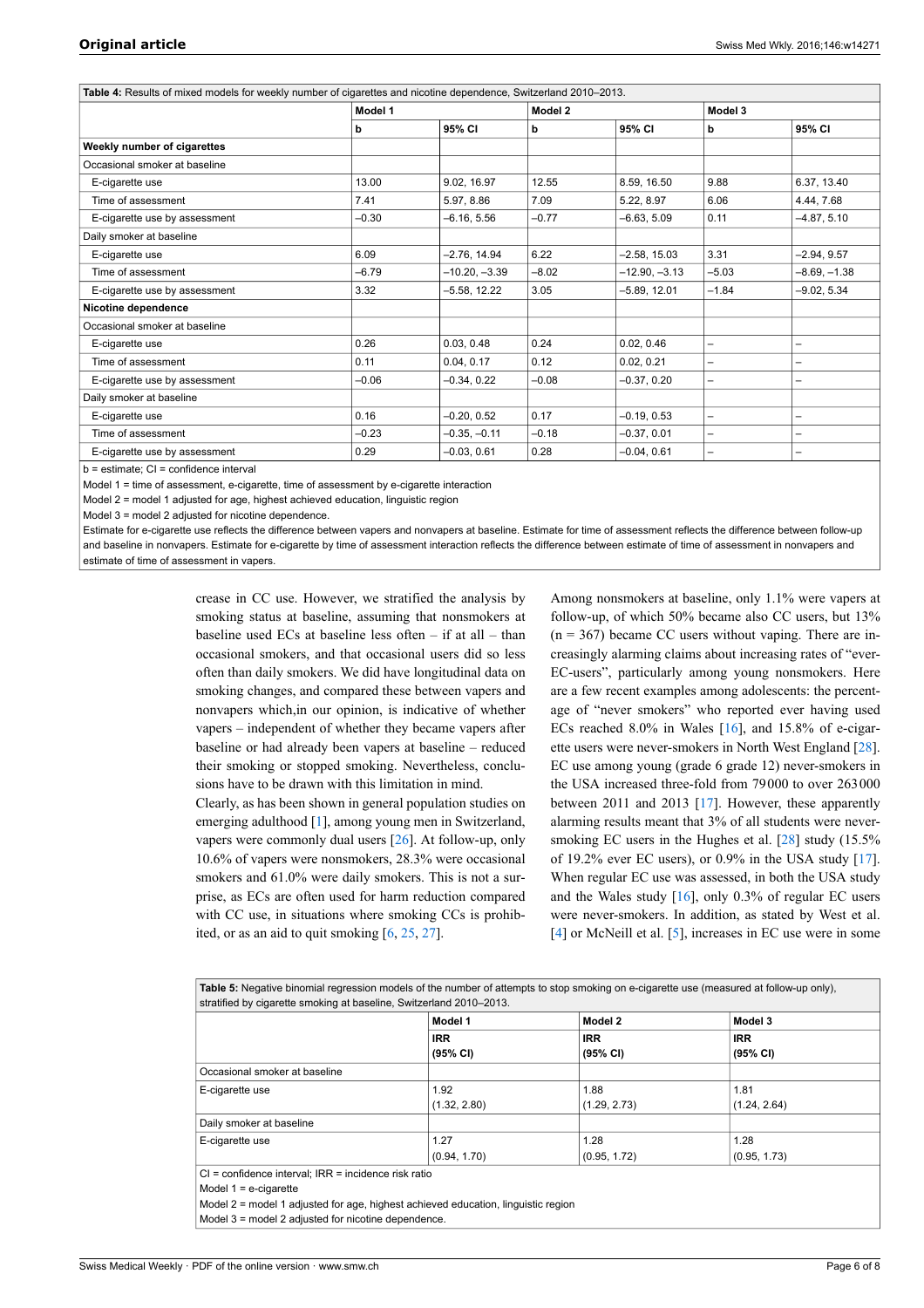countries accompanied by decreases in smoking rates, although this has not always been the case  $[18]$  $[18]$ . Thus, among young men in Switzerland as among youths and young adults in most other countries, EC use was unlikely to instil the renormalisation of smoking among nonsmokers  $[4, 5]$  $[4, 5]$  $[4, 5]$ . Although vaping was not very prevalent in general and particularly in baseline nonsmokers, the latter were 6 times more likely to be occasional smokers and more than 12 times more likely to be daily smokers at follow-up when vaping than when not vaping. Similarly, occasional smokers at baseline were more than 50% less likely to be nonsmokers at follow-up and more than twice as likely to be daily smokers at follow-up when vaping than when not vaping. Again, there may be a "reversed" causation that higher dependence levels, related to lower quit rates, led to a more prevalent use of EC. Occasional smokers may have become more dependent (daily) smokers first, and then started using ECs. However, we think it is fair to say that even though EC use may not have been the cause for rather unfortunate findings, EC use at least seemed not to have had the beneficial effects of reducing smoking among occasional smokers or of reducing the progression in smoking among both former nonsmokers or occasional smokers.

Among daily smokers at baseline, no significant difference could be found between vapers and nonvapers in the reduction from daily CC use to occasional CC use. Despite the 0.42 odds ratio (in the adjusted model) for resuming smoking abstinence, vapers were not significantly less likely than nonvapers to stop smoking (95% CI 0.15–1.18). Again, even though some baseline daily smokers were vapers at baseline already, continued EC use would not have been successful in reducing daily smoking. Moreover, if daily smokers took up vaping between baseline and follow-up, it did not help reduce smoking either. Our results were in line with a review on smoking cessation by Grana et al. [\[1\]](#page-6-0), as well as with more recent studies adjusting for nicotine dependence as our study did [[7](#page-7-21), [14\]](#page-7-9). Randomised trials, however, have shown that EC use is more efficacious than nicotine patches when it comes to quitting smoking [[29\]](#page-7-22) or nicotine-free e-cigarettes [\[30](#page-7-23)]. Similarly, a recent real-world experiment [\[2\]](#page-7-0) showed that EC use is of more help with quitting than over-the-counter replacement therapy products or no aid. More specifically, Biener et al. [\[27](#page-7-11)] found that intensive EC users were six times more likely to quit smoking at follow-up for at least 1 month compared with EC nonusers or those who only tried out the EC, whereas intermittent EC users showed no effect. This may mean that the only persons who may benefit from EC use are the ones who use EC as a serious attempt to quit or reduce smoking (e.g. by using them daily). Other prospective real-word studies such as among callers of quitlines [[8](#page-7-18)], or cancer patients [\[31](#page-7-24)] enrolled in a tobacco treatment programme found lower cessation rates for vapers compared with nonvapers. Unfortunately, despite the large sample size, prevalence rates in the present study were too small to distinguish between intensive and intermittent EC use. As a result, we can only speculate whether ECs were used by 20-year-old men primarily out of curiosity [\[32](#page-7-12)] or in places where they were not allowed to smoke conventional cigarettes, and not yet as a substitute for smoking. Vapers, however, showed more quit attempts

than nonvapers in the present study, which was significant for occasional smokers only. Thus, ECs may be used by young people as an aid for quitting smoking. Indeed, although they quit smoking less often, they report more quit attempts. More quit attempts but less success in quitting have also been reported in other studies [[14,](#page-7-9) [33](#page-7-13)], including in a USA study among 18–25-year-olds [\[15](#page-7-10)]. The lack of successful quit attempts may be related to the use of somewhat ineffective, first generation nicotine delivery devices. The present study could not differentiate between the type of ECs used, but will do so in subsequent waves.

Mixed models (table 4) showed that vapers smoked more CCs and had higher nicotine dependence levels already at baseline than nonvapers. Again, this demonstrated the need for smoking patterns to be accounted for in research on EC use. EC use may be beneficial provided that CC use is reduced or at least partly replaced with less harmful nicotine products. In the International Tobacco Control Study, vapers had significantly reduced the number of CCs smoked compared with nonvapers, although there was no significant difference in quitting smoking between vapers and nonvapers [[6](#page-7-4)]. This finding was supported by studies in the review of Grana et al. [[1](#page-6-0)]. However, other studies have shown increases in CC use among EC users in comparison with nonvapers [\[14](#page-7-9)]. Grana et al. [[7](#page-7-21)], adjusting for nicotine dependence, found that EC use by smokers was not followed by greater rates of quitting or by reduction in cigarette consumption one year later. The present study lies somewhere between the latter results, showing no differential effect between vapers and nonvapers.

Beside the caveat mentioned above, another limitation of the present study is its restriction to men only. As Grana et al. [\[1\]](#page-6-0) or Collaco et al. [\[11](#page-7-11)] pointed out, it may well be that trying out the EC is even more prevalent among women. Despite these limitations, and given our findings, we find it difficult to argue how EC use by young Swiss men could be considered to be predominantly beneficial. Even though EC use was a consequence of heavier smoking after baseline, the onset of EC use has not reduced the number of CCs smoked. Assuming that the onset of EC use occurred already at baseline (a detail which was not observed) in the present study, continued EC use does not seem to have influenced smoking cessation rates positively. Indeed, even though vaping at follow-up among baseline nonsmokers was rare, vapers were more often smokers at follow-up than nonvapers.

**Acknowledgement:** We are grateful to Charlotte Eidenbenz for her extensive efforts in the coordination of this study. **Disclosure statement:** This study was funded by the Swiss National Science Foundation (FN 33CSC0-122679 and FN 33CS30-139467).

*Correspondence: Dr. Gerhard Gmel, Alcohol Treatment Centre, Lausanne University Hospital CHUV, Av. Beaumont 21 bis, Pavillon 2, CH-1011 Lausanne, [gerhard.gmel\[at\]chuv.ch](mailto:gerhard.gmel@chuv.ch)*

#### <span id="page-6-0"></span>**References**

<sup>1</sup> Grana R, Benowitz N, Glantz SA. E-cigarettes: A scientific review. Circulation. 2014;129(19):1972–86.